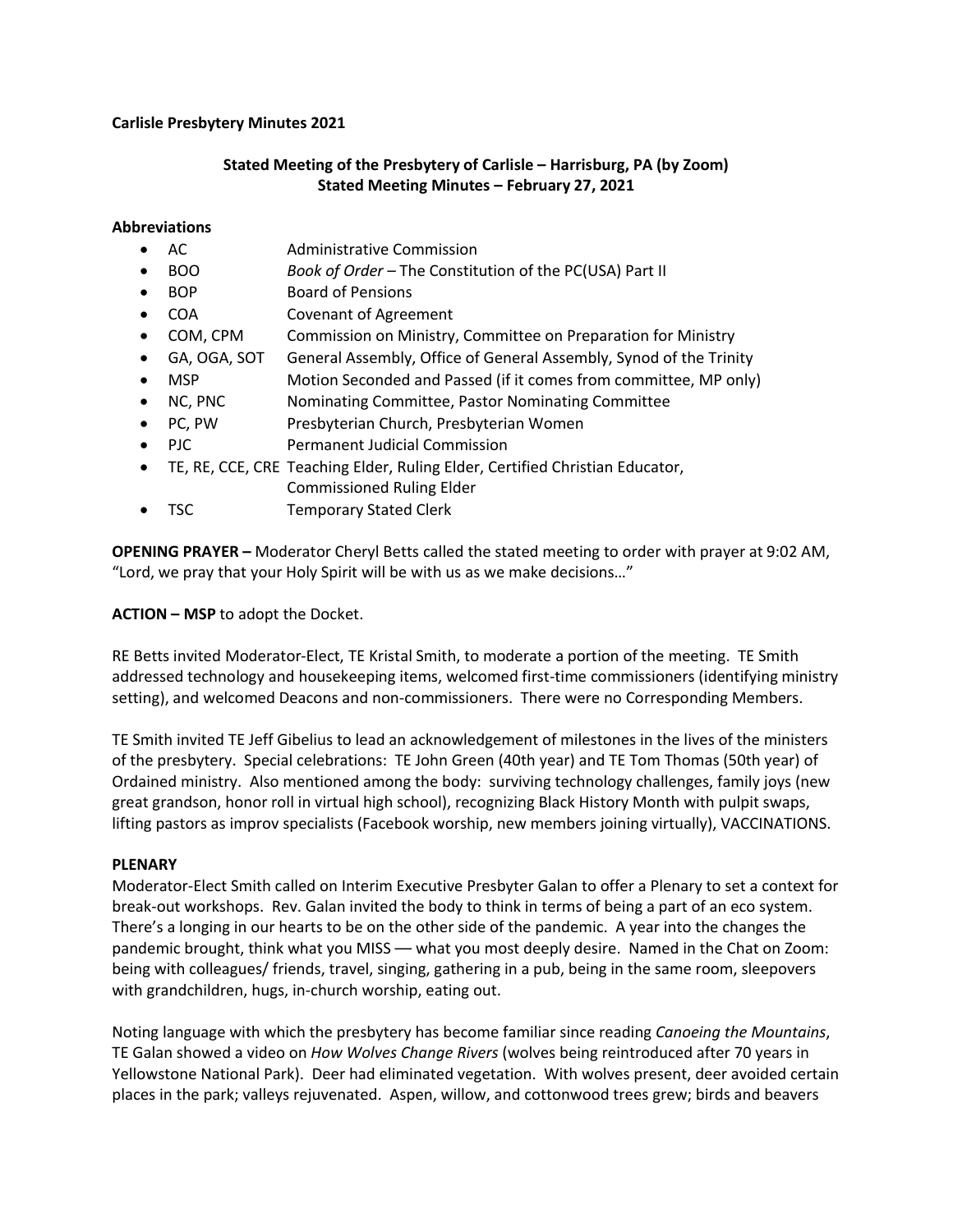#### Presbytery of Carlisle February 27, 2021

returned, built habitat. Wolves killed coyotes, resulting in increased fox, raven and eagle populations. More berries on shrubs – bears returned. Forests regenerated, which stabilized river banks. Less soil erosion. Wolves changed the behaviors of rivers, transformed the ecosystem AND physical geography.

TE Galan offered insights and challenges to the body, proposing that "the Gospel of Jesus Christ is flowing like a river. God is carving out new niches in fresh and life-giving ways. We are being changed collectively and individually so life can flourish. Imagine yourself as an ecosystem engineer so you can change people in your circles of influence." Beyond institutional survival, we will consider the forces carving out new spaces for the gospel to flourish, today…and our critical leadership roles, as God transforms not just our churches, but the whole of our eco-system, so LIFE in Christ may thrive."

The Moderator released the gathering for Church Officer Training in Break-Out Rooms at 9:30. Regrettably, despite rehearsals, there were technical difficulties. Thankfully, within about 15 minutes, over 100 people were divided into six different sections, based on registration preferences.

**Tableware and Tendrils in Tempest Tossed Days -** Facilitated by the Rev. Lou Nyiri, Associate Pastor, Gettysburg. While not the only Presbyterians called to provide ministries of sympathy and caring for neighbors and one another, deacons faithfully provide organized, concrete ways of bringing Christ's love to the church and community. Join us for background on the office of Deacon and collaboration on ways to organize deacon ministries (delving a bit into how Deacons may have pivoted in this pandemic).

**Post Pandemic Priorities: Serving Christ in "the Least of These" –** Facilitated by the Rev. Kristal Smith, Moderator-Elect. Feeling stuck in survival mode? Want a renewed sense of purpose? We'll look into and beyond the current crisis to see how God is calling and equipping congregations to serve Christ in the world. We'll reflect on Jesus' call to discipleship, the ways churches currently practice reaching out to "the least of these," and dream together about how to lean into that vision. Focus: The Matthew 25 initiative developed by the 222nd and 223rd General Assemblies as a means for further engagement.

**Ruling Elders 101 – Living Into Our Ordination Vows –** Facilitated by the Rev. Katy Yates Brungraber, Member-at-Large. Often, it's not until we are called by God to ordained ministry in our congregation that we face what it takes to lead in ways that are faithful to our Reformed heritage. We don't have to re-create the wheel! This interactive workshop guides new ruling elders through basic responsibilities, exploring duties from permissible to mandated. Please have a 2019-2021 *Book of Order* for reference.

**Meltdown: Leadership Skills to Maintain Sanity in Stressful Times -** Facilitated by the Rev. Dr. Bruce Humphrey, Honorably Retired. The pastoral call of leadership has always been stressful. These days our congregations have been infected by inflamed distrust of leadership across most social institutions, combined with declining civility. Most pastors wrestle with feelings such as self-doubt, anxiety, stress, depression, fears of incompetence. This seminar explores a few leadership skills to help us step back from generalized anxiety in order to stay strong through times which require adaptive change.

**Faith Once Delivered…And Recorded…And Properly Maintained! –** Facilitated by the Rev. Meg Shoeman, Temporary Stated Clerk. Nuts and bolts of how Clerks of Session maintain orderly records and correspondence in faithful witness to the local congregation's participation in Christ's ministry to the world. This is a good place for new clerks to stop by, but all are welcome. There will be space for conversation as well as questions or concerns that arise from pandemic related limits and opportunities.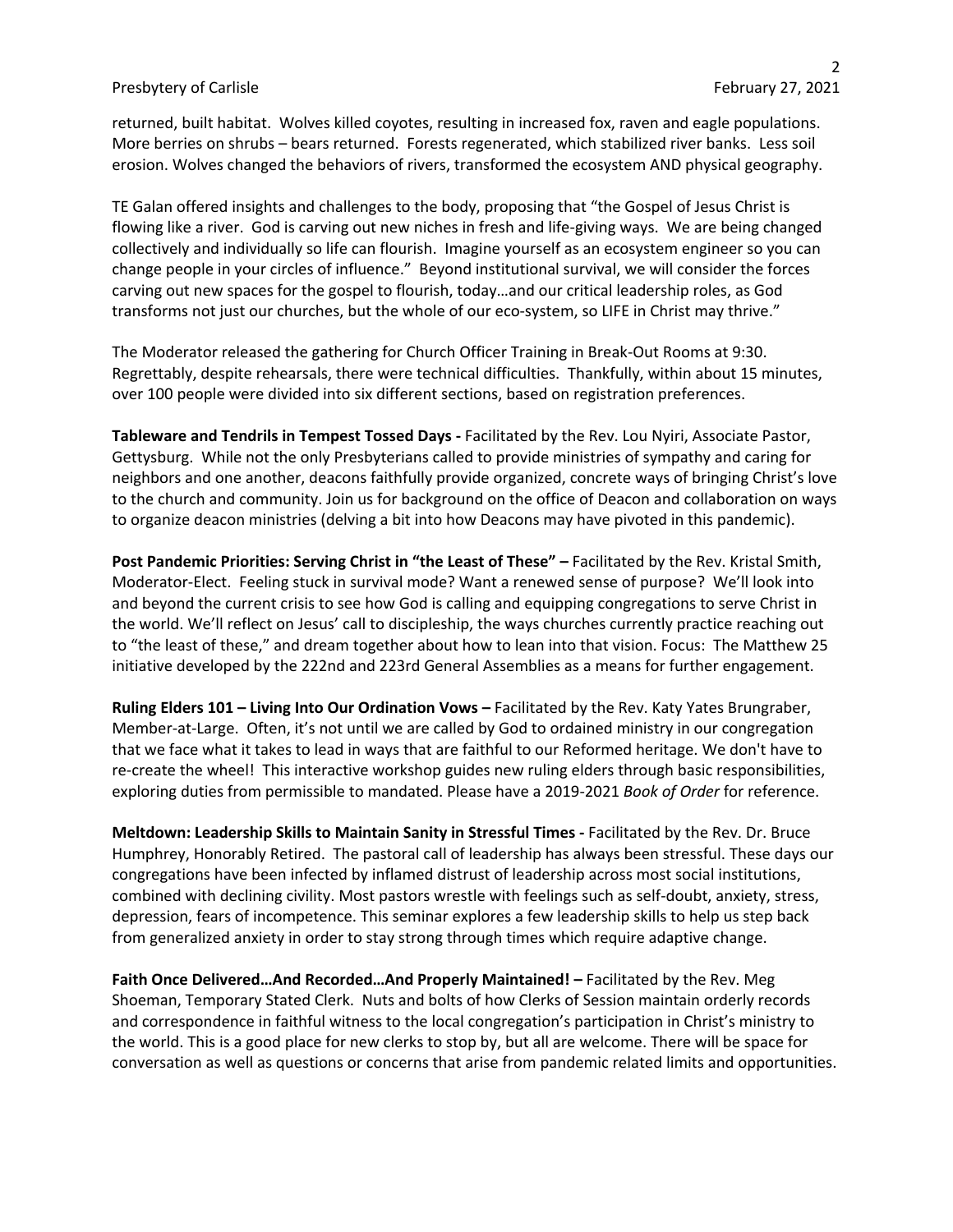## Presbytery of Carlisle February 27, 2021

**How Wolves Change Rivers –** Facilitated by the Rev. Cheryl Galan, Interim Executive Presbyter. When wolves were reintroduced to Yellowstone National Park after being absent nearly 70 years, their presence impacted the whole eco-system, so life could thrive again. How might this story help us think about the forces carving out new spaces for the gospel to flourish, today? We'll explore the metaphors found in this story in order to consider our leadership roles to meet adaptive challenges of our time.

## **10:45 Break**

## **10:55 Report of the Administration Committee**

Moderator Cheryl Betts called on RE Mary Speedy, who reported that Per Capita contributions remain strong, and presbytery expenses are significantly reduced due to moving offices from Camp Hill to smaller office space in Harrisburg, seeing the retirement of two long-serving staff members, reducing Committee expenses (travel, food, postage). Our goals: transformational partnerships for communities we serve, cultivating leadership of leaders, and seeking new forms of Christian communities.

Year-End Financial Reports and a Statement on the 2021 Budget were given in good order.

## **Report of the Nominating Committee**

Moderator Cheryl Betts called on RE Donna Wenger to bring forward a nominee for the Office of Treasurer. Explaining that Treasurer Debby Madden wishes not to continue, RE Wenger brought forward from Committee a "best of the best" nomination, following an extensive search. RE Wenger explained that the Treasurer has fiduciary responsibility for acts of the presbytery, and works in collaboration with the bookkeeper in consultation with the Executive Presbyter. No nominations from were brought from the floor.

**ACTION – MP** to approve the nomination from the Nominating Committee of the Presbytery of Carlisle for TE Ed Blank to serve as Treasurer of the Presbytery of Carlisle for a five (5) year term.

TE Galan thanked the NC for their work and welcomed TE Blank. TE Galan thanked Debby Madden for her extensive service (especially after her "retirement" as Christian Educator for First PC, Carlisle), care for people, care for the presbytery, and her preparing financial records for the move, noting that Debby is ready for retirement for real, and the presbytery wishes her ease and delight and rest from her labors.

## **Report of the Coordinating Council**

Moderator Betts called on TE Galan to bring nominees for the Nominating Committee on behalf of the Coordinating Council. No nominations were brought from the floor.

**ACTION – MP** to elect TE Andy Hart (Falling Spring PC, Chambersburg) and RE Pam Thompson (Camp Hill PC) to the Nominating Committee.

## **CLERK'S REPORT**

Moderator Betts called on TE Meg Shoeman for the Clerk's Report. TE Shoeman called attention to written Commission and Committee reports which were posted for information on Carlisle Presbytery website – items of note, below. No verbal reports were given. No action required.

# • **The Report of the Commission on Ministry**

- o Approved COAs
	-

■ Duncannon PC Rev. and Rev. Uittenbogaards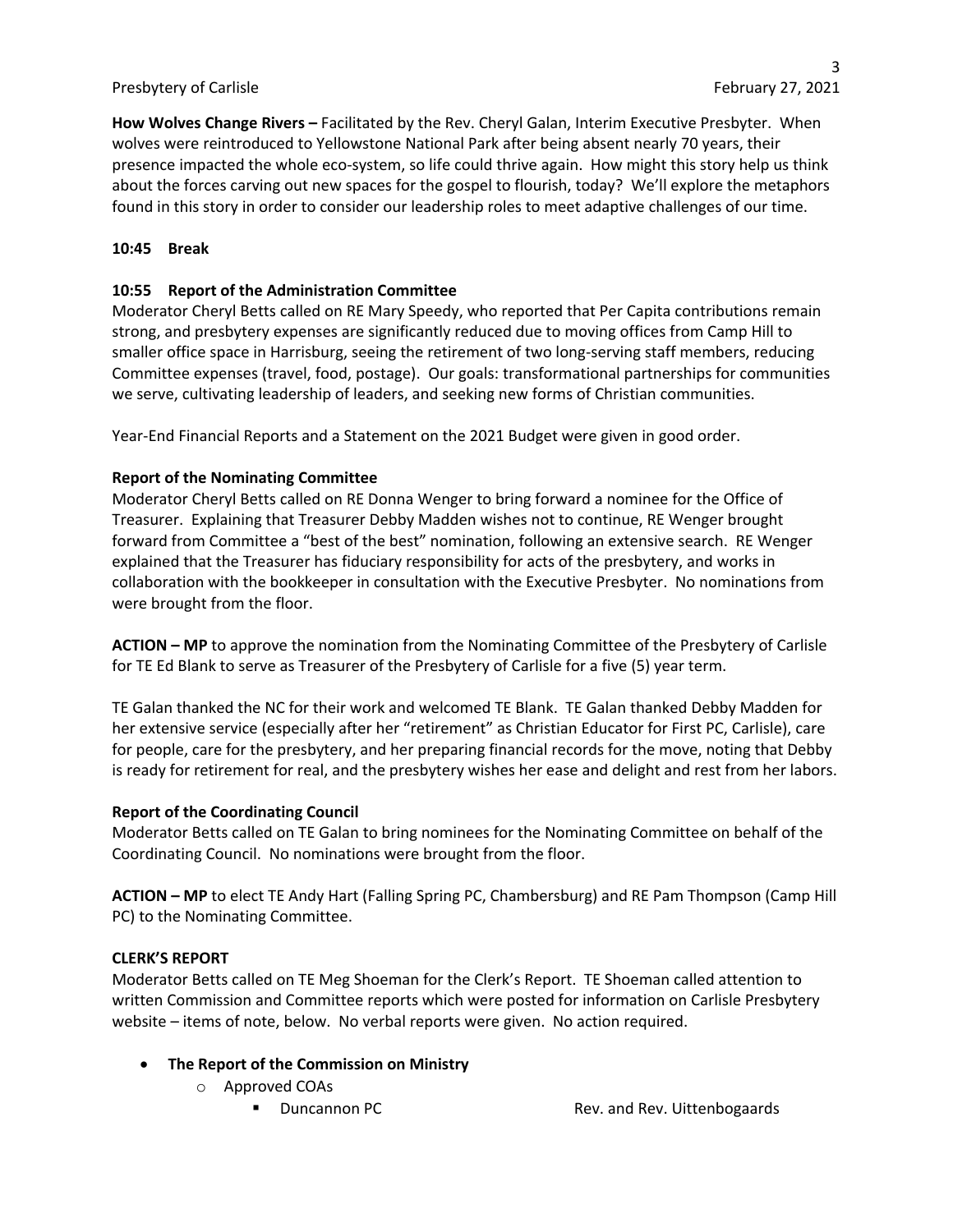- 
- RENEWAL Dickenson PC CRE Neal McCulloch
- RENEWAL Lower Marsh Creek TE Mark Englund-Krieger
- $\circ$  Dissolved pastoral relationships according to the terms voted by the congregation
	- Second PC (Carlisle) TE Donna Christopher (Jan 10)
	- Silver Spring PC (Mechanicsburg) TE Jan Anabe (Jan 15)
	- Market Square PC (Harrisburg) TE Kelly Wiant (Jan 18)
	- Warfordsburg PC TE Ed Blank (Feb 14)
- o Appointed liaisons
	- Upper West Conococheague (Mercersburg) RE Elaine Fry
	- Market Square PC (Harrisburg) TE Inho Kang
	- Second (Carlisle) RE Bill McHenry
	- Silver Spring PC (Mechanicsburg) RE Beth Fine
	- Gettysburg PC RE Gary Hollinger
	- Warfordsburg PC RE Bill McHenry
- o Appointed moderators
	-
	-
- o Approved changes in status to Member-at-Large
	- TE Donna Christopher, TE Troy Morgan and TE Kelly Wiant
- o Dismissed the Rev. Laura Batten-Carbaugh to the Presbytery of Baltimore
- o Approved curriculum recommended by sub-committee for required Boundary Training
- o Approved Commissioning Service
	- § CRE Roz Presby at St. James PC, with TE Meg Shoeman appointed to represent the presbytery with the asking of the constitutional questions
- **The Report of the Committee on Preparation for Ministry**
	- $\circ$  Inquirer Lynn Miller took and passed the Bible Content Exam on 5 February 2021.
	- $\circ$  CPM has discerned a need to review the process of preparation for Commissioned Ruling Elders, and have formed a sub-committee to that end.
	- o Inquirers, Candidates and those in the CRE process are as follows:
		- Inquirers Rebecca Lister; Lynn Miller; Matthew Robinson
		- Candidates Rebekah Anderson; Kevin Long
		- CRE Candidate Cindy Kneiss
- **The Report of the Temporary Stated Clerk (including Necrology)**
	- o Minutes of 2020.12.1 meeting of the presbytery approved by RE Fowler, RE Sheets
	- o Reports to OGA regarding status changes, commissioning, dismissal
	- o Annual Review of session minutes completed by remote correspondence, fall 2020.
		- Due to COVID-19 logistical challenges, church registers were not reviewed
	- o RE Necrology report for 2020
	- o Roll of TEs and CCEs in Carlisle Presbytery as of 2020.12.31, including Honorably Retired, Validated Ministries, Members at Large, CREs
- **The Report of the Perry Valley Administrative Commission**
	- o The congregation held its last worship service on December 27, 2020
- Great Conewago PC **Rev. Brand Eaton (United Methodist)** 
	-
	-
	-
	-
	-
	-
	- -
		-
		-
	-
	-
- **Solution Martin-Minnich Music PC** TE Ron Martin-Minnich
- Warfordsburg PC TE Jim Richwine